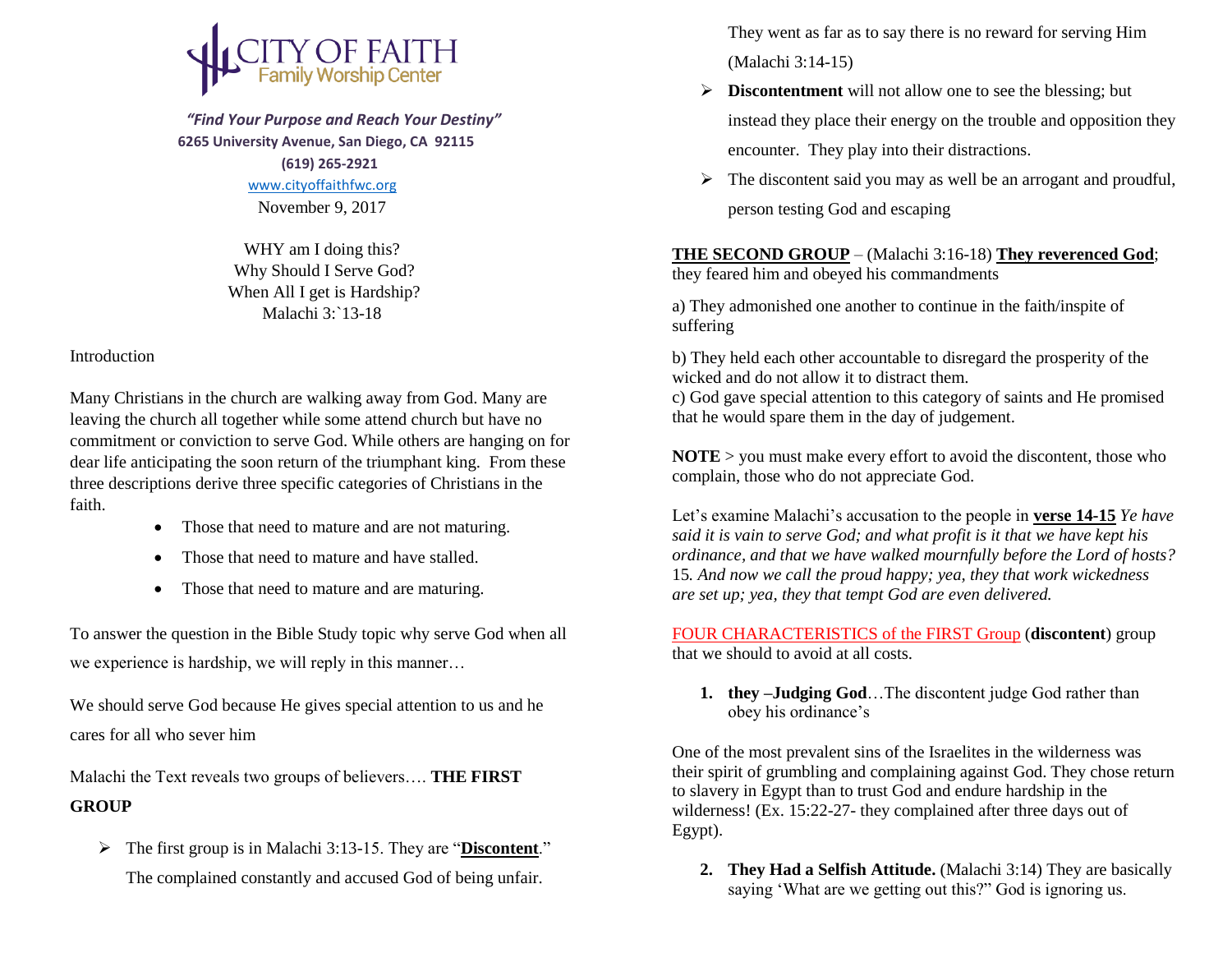The Hebrew word translated "*profit*" was a technical term for *a weaver cutting a piece of cloth free from the loom*. The idea here is that these people expected their "cut" or percentage, much as a gangster would demand his cut for his dirty work.

# **3. The Lost Their Passion to Live Holy**

They asked, "What profit is it that … we have walked in mourning before the Lord of hosts?" (3:14). Outwardly, they went through the motions of fasting and humbling themselves before God. But they were not doing these things out of a heart of love and devotion for God.

Inwardly they were thinking, "This religion stuff is a drag! We want some fun out of life!"

#### **4**. **The Lost Their Perspective – They became Distracted by the Prosperity of the Wicked**.

Malachi 3:14 *Ye have said, it is vain to serve God….*

Whenever we start thinking that way, we have lost God's eternal perspective and adopted the world's temporal perspective. Asaph wrote about this in *Psalm 73*. He contrasted the prosperity of the wicked with his own trials and concluded that he was following God in vain.

Also, in Paul's great **RESURRECTION** chapter, **1 Corinthians 15**. He states (15:19), "*If in this life only, we have hoped in Christ, we are of all men most miserable*." In other words, Why serve Christ if this life is all there is?

*vs.* 15:32 *> If after the manner of men I have fought with beasts at Ephesus, what advantageth it me, if the dead rise not? Let us eat and drink, for tomorrow we die* (

15:58 *"Be steadfast, immovable, always abounding in the work of the Lord, knowing that your toil is not in vain in the Lord*"

THREE CHARACTERISTICS of the Second Group (Malachi 3:16-18)

**1.** They Feared God and Esteemed HIS Name above the Opinions of **Others** 

**Three characteristics THE SECOND Group**

Twice verse 16 emphasizes that these people feared God, and it further adds that they esteemed His name. "Esteem"  $(KJV = "thought upon")$ means to meditate, to regard, and thus to set value on something.

In my opinion, the Christian world today needs a revived emphasis on the proper fear of God. We rightly emphasize God's love, because "God is love" (1 John 4:8). But we are out of balance if we emphasize God's love to the neglect of the fear that is due to His holy name.

John Bunyan's excellent "**Treatise on the Fear of God**" (The Works of John Bunyan [Baker], 1:437-491). He writes, "When God comes to bring a soul news of mercy and salvation, even that visit, that presence of God, is fearful" (p. 438). In God's presence, he says, "even our best things, our comeliness, our sanctity and righteousness, all do immediately turn to corruption and polluted rags" (p. 439).

**2.** They Encouraged Each Other When Challenged by Satan. **Malachi 3:16** *Then those who feared the LORD spake often one to another: and the LORD hearkened, and heard it, and a book of remembrance was written before him for them that feared the LORD, and that thought upon his name.*

"Then," refers to verse 15- when the wicked (**THE FIRST GROUP**) called the arrogant blessed. **The SECOND Group** had to counter the evil talk of the **FIRST Group**. They had to be as bold for God as the FIRST Group was bold for evil.

We need fellowship with like-minded believers in order to stand firm against the wrong ideas that come at us from the world, the flesh, and the devil. If all you do is attend church and leave, but you don't fellowship with other Christians during the week, you will struggle to maintain a godly perspective in the face of the evil around us.

## **3**. The SECOND Group Has Obtained Special Attention and Care from God.

The Lord hearkened and heard it, and a book of remembrance was written before Him…" (3:16). The Hebrew word "*hearkened*" means to *prick up the ears, as an animal does when it hears something*. The word "heard" means to bend over so as not to miss a word. The picture is that of a parent, eavesdropping on the conversation between his children